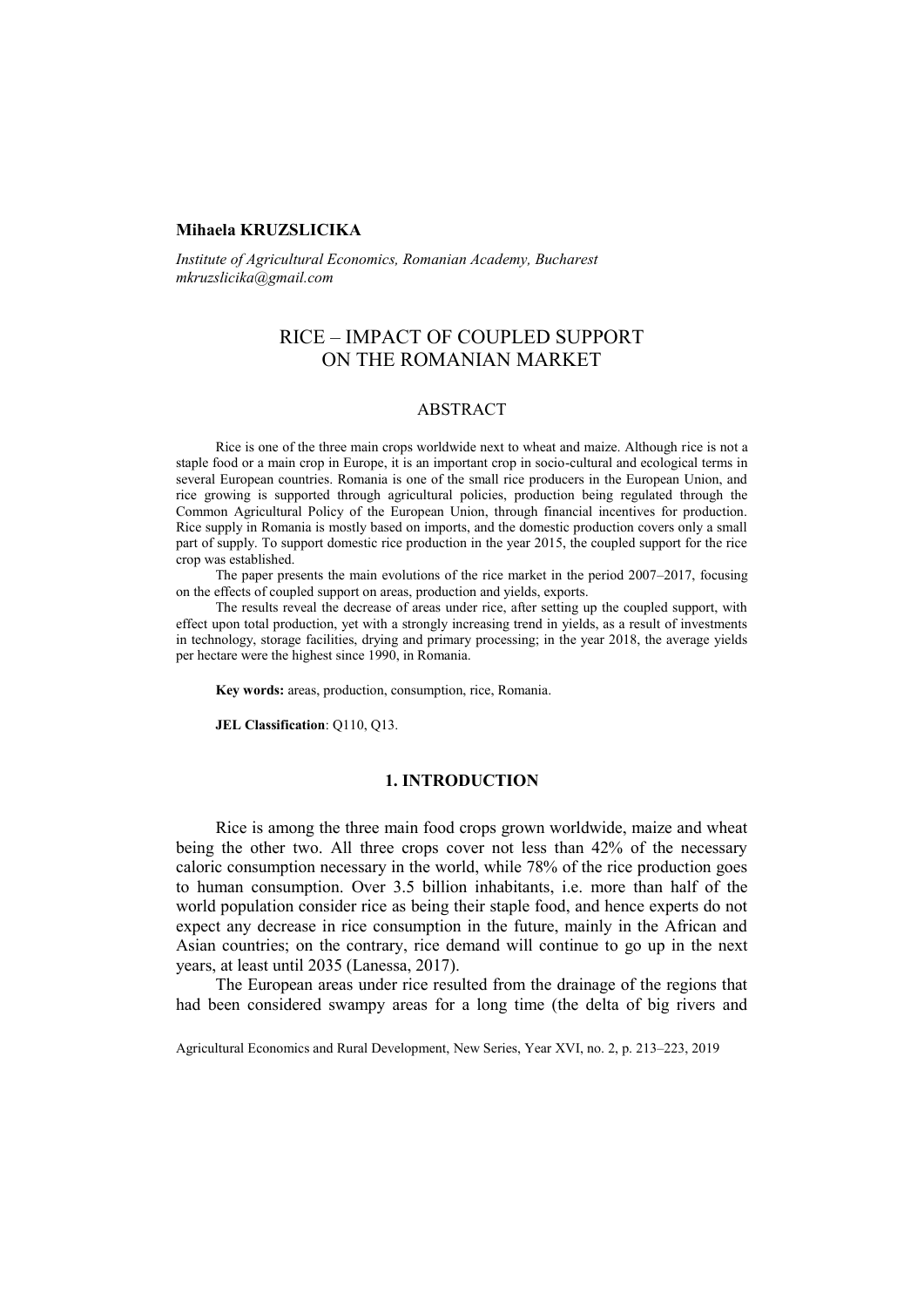alluvium plains), which have rich water resources. Rice was introduced, after substantial development works, as a "pioneer crop" filtering the soil, making it suitable for other crops (vine and cereal crops). Nowadays, the rice crop plays an important role in maintaining the ecological balance and the biological richness of these fragile ecosystems (irri.org, 2019).

### **2. STATE OF KNOWLEDGE**

At world level, the Asian countries are the main rice producers, while the countries from Africa, Latin America and Middle East have experienced a considerable increase in rice consumption and demand over the years. The top 10 rice producing countries in the world are: India (43.2 mil. ha), China (30.35 mil. ha), Indonesia (12.16 mil. ha), Bangladesh (12 mil. ha), Thailand (9.65 mil. ha), Vietnam (7.66 mil. ha), Burma (6.8 mil. ha), Philippines (4.5 mil. ha), Cambodia, Myanmar and Pakistan which together cultivate about 132.07 mil. ha. These countries are also among the first world rice consumers and together account for around 90% of the rice consumption in the world. Both figures increased in the last two decades, and experts consider that these figures will not decrease in the next years (C.Lanessa, 2017).

Following an investigation launched in March 2018, the European Commission found that rice imports (Indica variety) increased by 89% in the last five rice growing seasons. Hence, since January 2019, customs duties on rice imports have been re-introduced in these two countries. This measure was taken because the European producers were experiencing serious difficulties in the sale of their own production, due to the very low prices, the market share decreasing from 61% to 29% (European Commission, 2019)

In the countries from other regions of the world, as the Sub-Saharan Africa, rice is considered as the most important staple food, the annual rice consumption per capita almost doubling since the 1970s. A few decades before, both the urban and rural inhabitants in the Sub-Saharan African countries used to eat rice only on special occasions. In the last years, they began to eat rice every day, opting for this crop to the detriment of other domestic crops. Examples of countries featuring this change in their dietary pattern are Niger, Tanzania and Nigeria, where the populations and incomes increased in the last two decades.

In the Caribbean and Latin America, an increase by around 40% in rice consumption was noticed in the last twenty years. Again, this is attributed to the steady increase of incomes, as well as to the continuous population increase. Other regions featuring significant increase in rice consumption are the Middle East, the United States as well as European Union Member States. The increase in the EU is partially attributed to the immigration phenomenon from the countries where rice is frequently consumed, as well as to the increased globalization of food availability and tastes.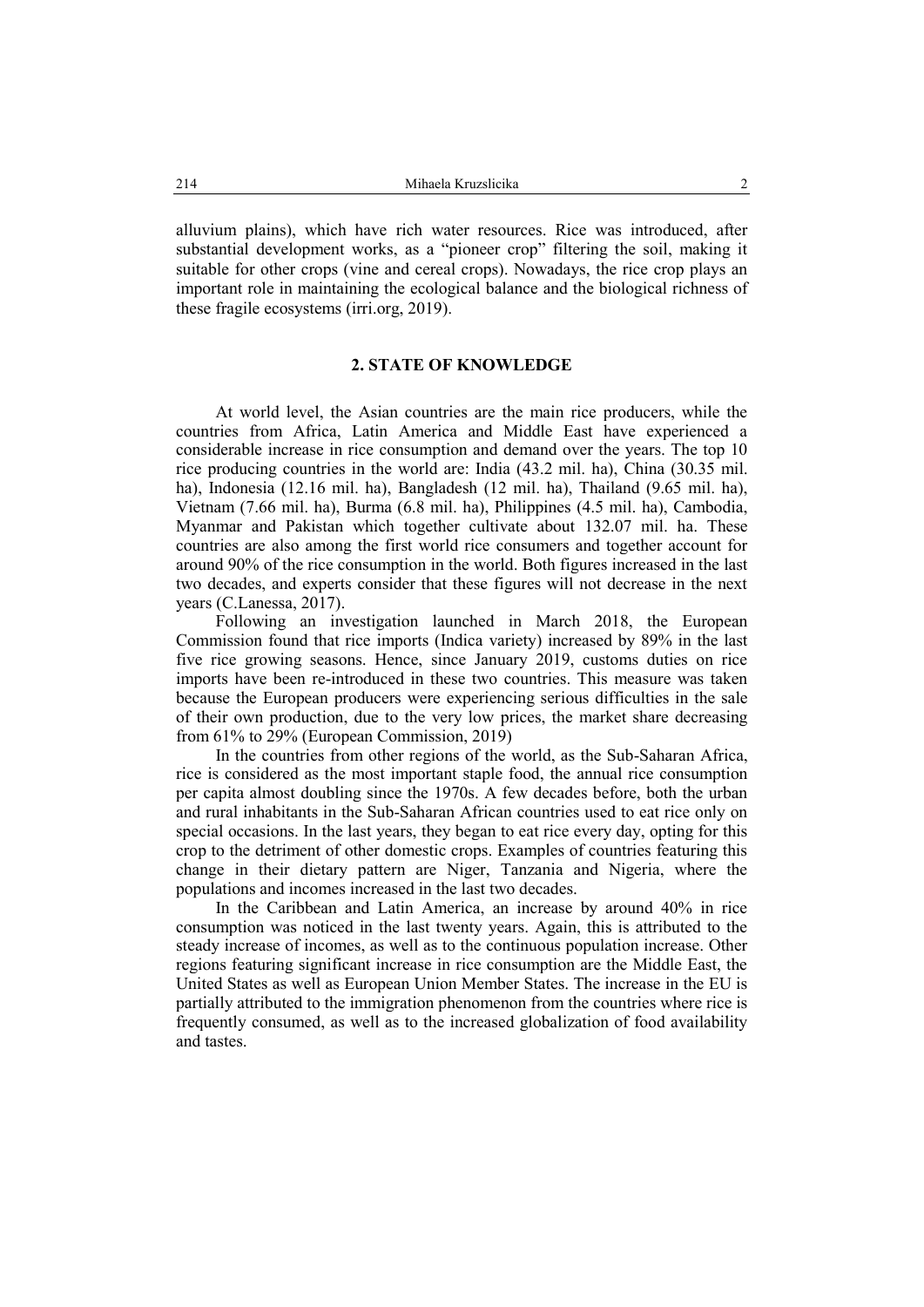Although it is not a staple food or a main crop in Europe, rice has an important socio-cultural significance and an ecological importance in certain Mediterranean countries. The annual consumption per capita ranges from 3.5 to 5.5 kg milled rice in the countries that do not grow rice in Northern Europe up to 6–18 kg in the South. The total area cultivated with rice in the 27 EU Member States is around 450,000 ha, with an annual average production of 3.1 million tons of paddy rice and annual average rice imports of around 1.1 million tons. The EU's selfsufficiency in rice is about 70%. About 80% of the EU's rice production comes from Italy, which is the main European producer with a total of 220,000 ha under rice and from Spain, with 117,000 ha. The remaining production is obtained in countries like Greece (25,000 ha), Portugal (25,000 ha), France (18,000 ha) and Romania, Bulgaria and Hungary that are considered small rice producing countries. Besides the EU, rice is also grown in the Russian Federation (120,000 ha in Krasnodar region and 50,000 ha in the remote eastern region of Vladivostok), as well as in Ukraine (25,000 ha).

In Romania, the rice crop receives support through agricultural policies. Rice production is regulated through the EU's Common Agricultural Policy (CAP). This means financial incentives for production, but also requirements as regards green agricultural practices, for instance as regards water management and use of pesticides and fertilizers.

The number of rice farms decreased dramatically in the last 25 years in all European countries. For instance, the total number of farms decreased to half in Italy and to one-fifth in Valencia, Spain. In the same period, the average area per farm increased proportionally with the diminution of the number of farms (from 20 to 47 ha in Italy and from 1.9 to 4.7 in Valencia region). In France, the areas of rice farms range from 50 to 500 ha, the farms with over 150 ha accounting for more than 75% of the total area under rice. The increasing trend of the average farm size was accompanied by quite a high mechanization level. Despite the increasing work capacity, the production costs  $(360-410 \text{ USD/ha})$  remain much higher than in most Asian countries and the United States. This difference is largely due to the high costs of inputs: water, fertilizers, crop protection products, seeds, farm equipment, fuels, labour force.

In the implementation of the Uruguay Round agreements, rice market liberalization in Europe came into force in the year 2009.

# **3. MATERIAL AND METHOD**

The paper presents the developments of the rice market in the investigated period, focusing on the effects produced by the coupled support introduced in 2015 upon areas, yields, self-sufficiency, imports and exports. In the paper we used data series for 12 years (2006–2018).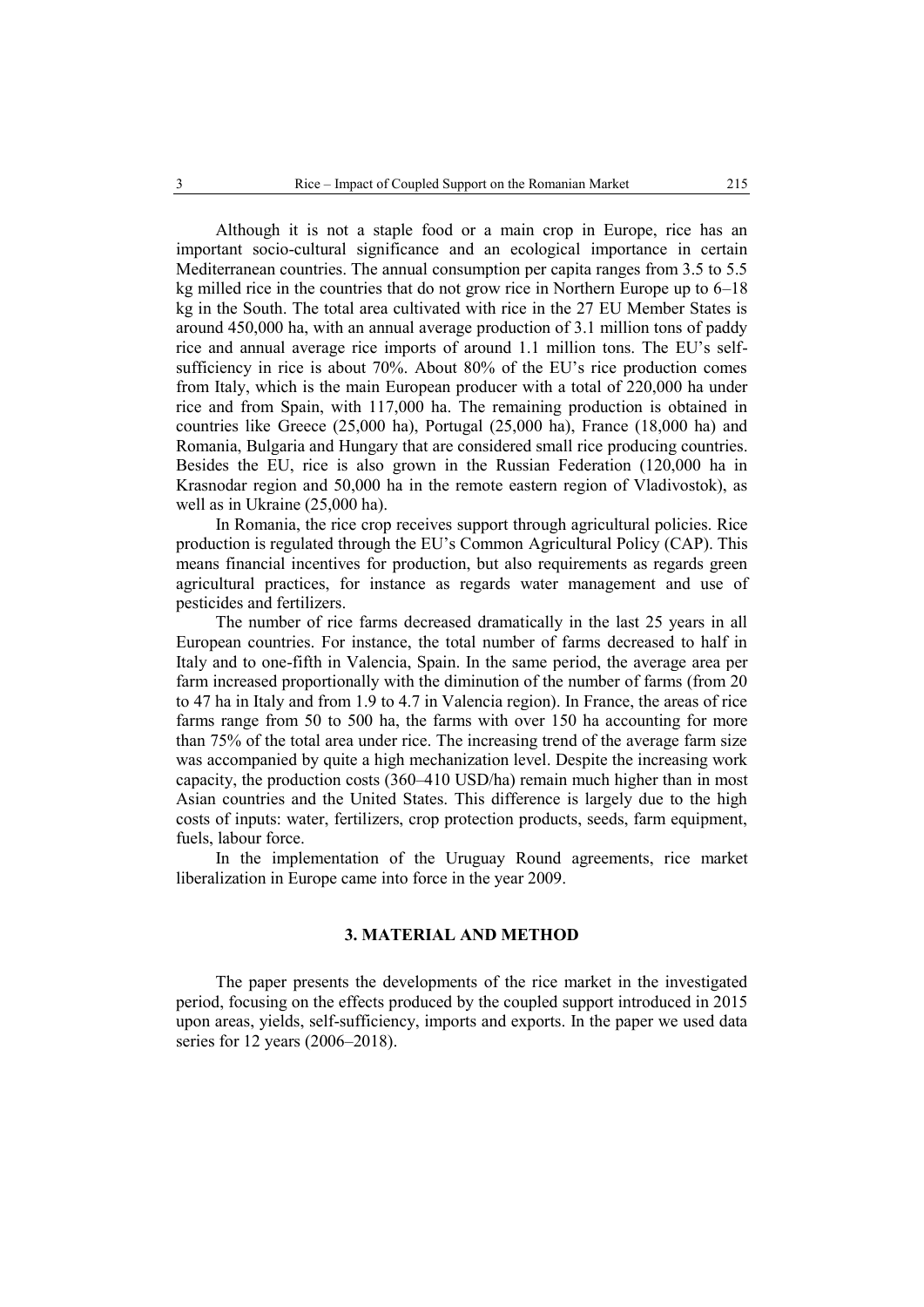For defining and delimiting the subject, a review of the literature was made to identify specific materials, books, articles and other published documents.

Data on areas, total rice production and average yields, average rice consumption per capita in Romania, self-sufficiency and trade, were taken from the National Institute of Statistics (NIS), the Ministry of Agriculture and Rural Development (MARD) and EUROSTAT. For international comparisons we used and processed data and information from EUROSTAT and FAO and we also used the data from rice database of the International Rice Research Institute.

At the end of the paper, conclusions are drawn on the coupled support effects on the rice sector in Romania.

### **4. RESULTS AND DISCUSSIONS**

# 4.1. AREAS, PRODUCTIONS AND AVERAGE YIELDS IN THE RICE CROP

In Romania, the rice farmers receive support through agricultural policies, this crop being grown on 8251 hectares at present, although there are areas suitable for rice growing in the entire Danube flood plain. In the year 2018, our country had 8251 hectares under rice, about the same area as in the year 2007, according to NIS data, with a decreasing tendency since 2014 and a maximum area of 13366 hectares in 2009 (Fig.1).



*Source:* author's processing of NIS tempo online data, 2019.

Figure 1. Area cultivated with rice in the period 2006–2018

We can notice an increase of the areas under rice until the year 2009; then these areas were maintained at a certain level, around 12.5 thousand hectares, to decrease after 2015. This tendency can be explained by the opening provided by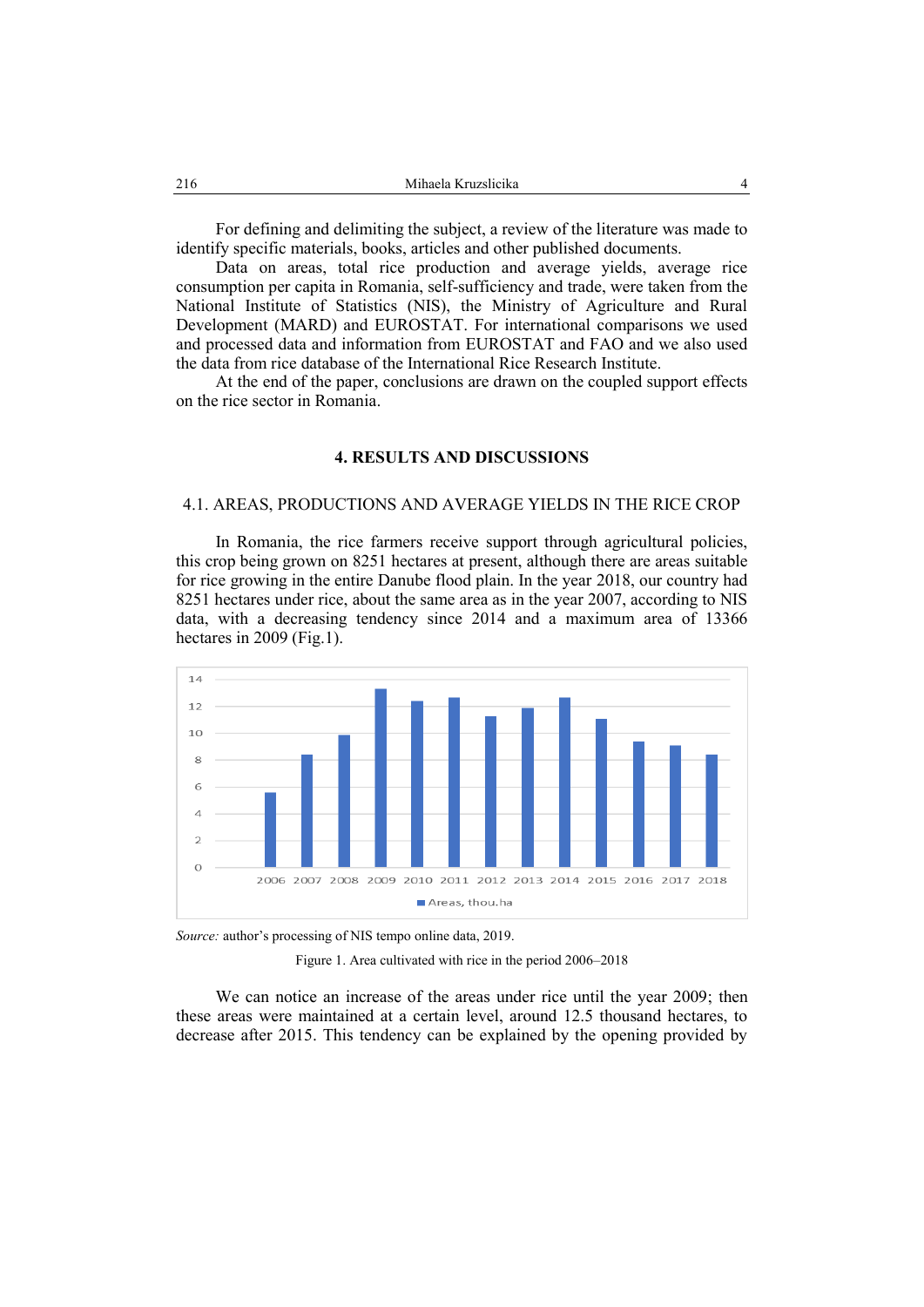the accession to the EU and the access to new technologies and markets. The foreign capital inflow, mainly from Italy, led to the development of this sector.

In the period 2009–2014, the areas under rice were maintained at quite constant values, but we can notice a decrease in the rice yields. The areas cultivated with rice decreased in the last period of investigation, having as possible causes the following: the decrease of yields in the previous period, decreasing rice consumption by the population in the same period, possibly the absence of husking-milling units in the proximity of rice farms.

The dynamics of areas under rice followed the trend at the EU level in the same time period.

Rice production continuously decreased in the period 2009–2018, on the one hand due to the decrease of average yields in the first part of the interval; then this trend continued despite the increase of average yields in the context of the decrease of areas under rice (Fig. 2).



*Source:* author's processing of NIS tempo online data, 2019.

Figure 2. Dynamics of rice production and average yields per hectare

As the coupled support for the rice crop started to be provided in the year 2015, we can notice an increased interest of rice farmers to access this form of support, these using this support to increase the average yields over the level of 4,500 kg/ha, which is one of the requirements for eligibility. Thus, the average rice yield followed an upward trend starting with the year 2015.

# 4.2. SELF-SUFFICIENCY DEGREE IN RICE

At present, there is no self-sufficiency as regards rice consumption. The highest self-sufficiency level was noticed in the year 2010, when it reached 50% (Fig. 3). Nevertheless, rice is not considered a staple food, and this can be also seen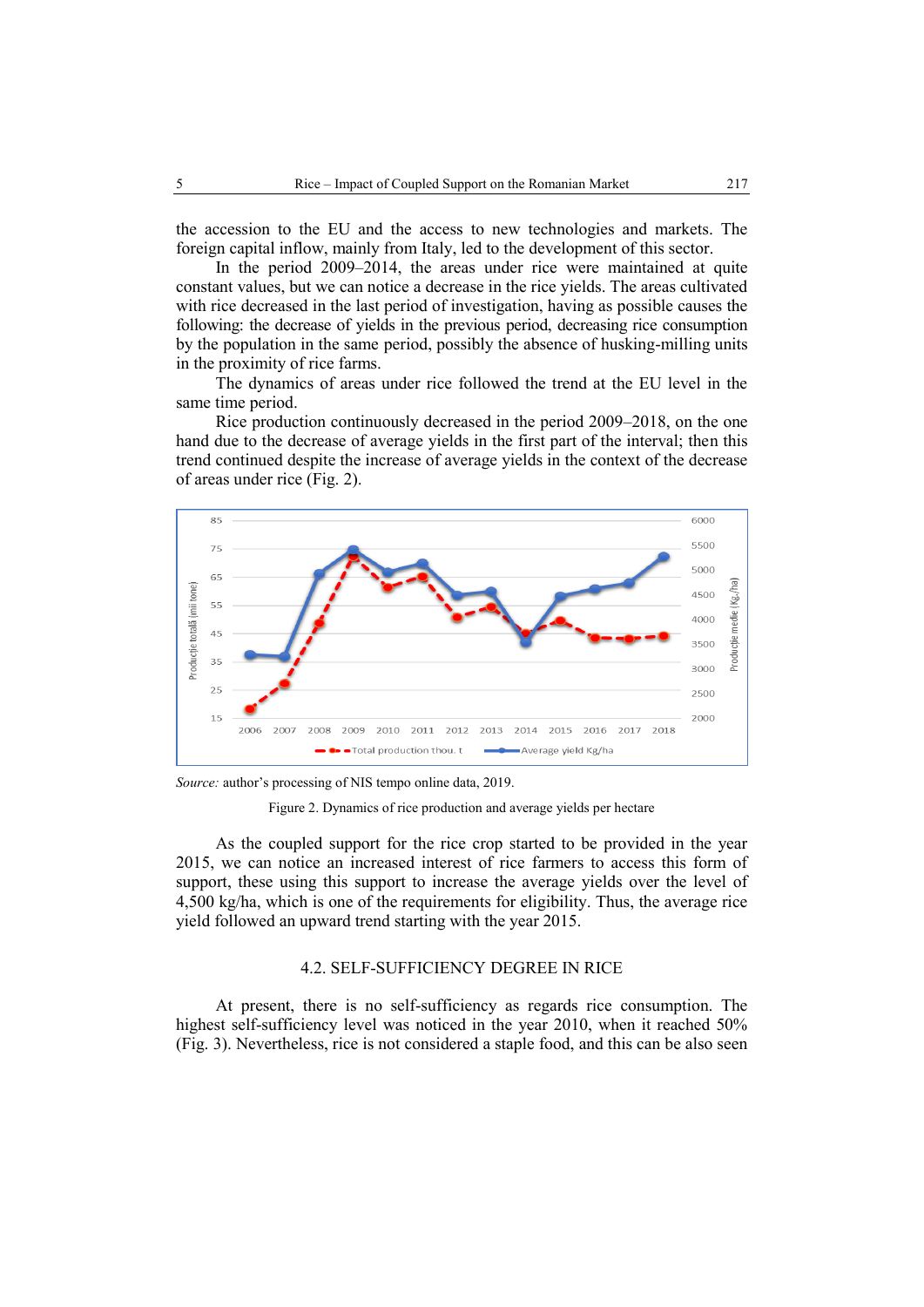from the population's consumption, which presents a tendency to decrease in the interval 2006–2018.

At present, rice consumption is 4.2 kg/capita/year, with a minimum of 2.8 kg/capita/year in 2010. Consumption fluctuated very much in this period, with a variation coefficient of 0.69.



*Source:* Food Balance Sheet Data, NIS, 2004–2019.

Figure 3. Self-sufficiency degree in rice

### 4.3. FOREIGN TRADE IN RICE

With Romania's accession to the EU, the international trade in rice largely followed the trend of the trade in the other agri-food products, i.e. trade reorientation from the extra-EU markets to the intra-Community market.

While in the year 2007 Egypt and China were the main rice exporters to Romania, accounting for almost 94% of Romania's rice imports, the importance of these two countries decreased constantly afterwards.

The share of rice imports from Bulgaria increased instead, to reach 64% of total rice imports in the year 2018, next followed by imports from Italy, Greece and Hungary. Among the extra-community countries, we can notice a significant increase in the foreign trade with rice from Myanmar and Cambodia, this also due to the EBA (Everything But Arms) initiative, adopted by the EU in 2001.

However, in Romania's case, the customs tariffs introduced by the EU in 2019 for the rice produced in the above-mentioned countries will not have any major impact, as their market share is only 6.2% of total rice imports.

The international trade balance is negative, with a consolidation trend.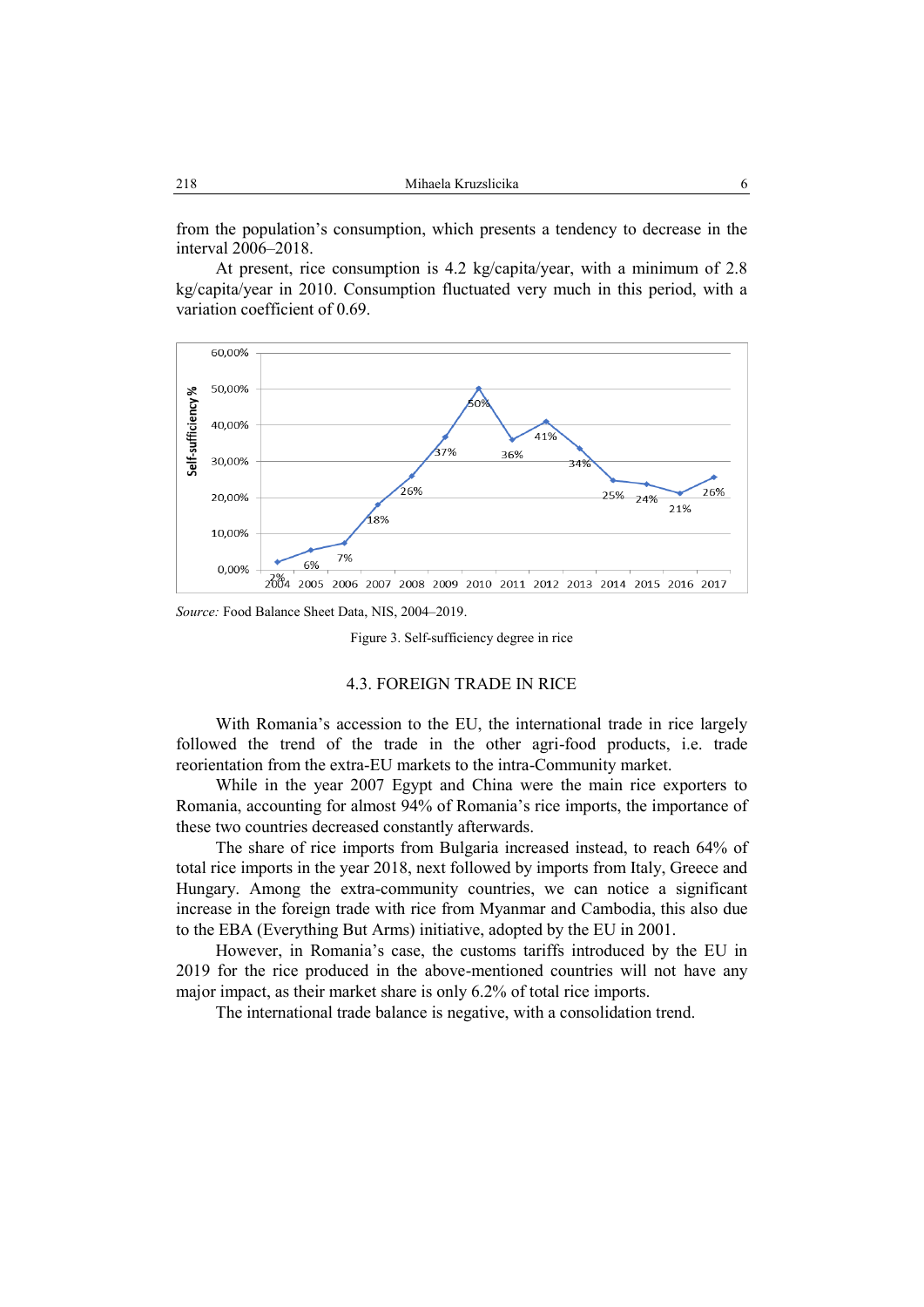

*Source:* Eurostat, Comext

Figure 4. Foreign trade balance in rice

#### 4.4. SECTOR FINANCING

The (EU) [Regulation no. 1.306/2013](http://legislatie.just.ro/Public/DetaliiDocumentAfis/) of the European Parliament and of the Council of December 17, 2013 on the financing, management and monitoring of the Common Agricultural Policy established the implementation framework for the measures stimulating farm production and the implementation of the Common Agricultural Production. Thus, the Emergency Ordinance 3/2015 approved the payment scheme applied to agriculture in the period 2015–2020.

The scheme provides for direct payments (single area payment scheme, redistributive payment, payment for agricultural practices beneficial for the climate and the environment, payment to young farmers, coupled support scheme, simplified scheme for small farmers) and transitional national aids granted in the crop and livestock production sectors.

In the direct payment scheme, the coupled support has an important share in stimulating farmers to improve their farm performance, leading to average yields above a certain reference threshold, which was determined for each category. In rice, the minimum requirements for receiving coupled support are: an average yield higher than 4,500 kg/ha, use of certified seeds and complying with the requirement to use minimum 120 kg seeds per hectare, as stipulated in the applicant's guide.

| Growing | Total area cultivated | Area accepted for payment that            | % of total area benefiting |
|---------|-----------------------|-------------------------------------------|----------------------------|
| season  | with rice $-$ ha $-$  | benefited from coupled support $-$ ha $-$ | from coupled support       |
| 2015    | 1106                  | 8795.21                                   | 79.19                      |
| 2016    | 9435                  | 7170.57                                   | 75.99                      |
| 2017    | 9125                  | 7027.91                                   | 77.02                      |
| 2018    | 8251                  | 7754.19                                   | 93.98                      |

*Table 1*

Situation of areas cultivated with rice and areas benefiting from coupled support

*Source:* author's processing of MARD data, 2019.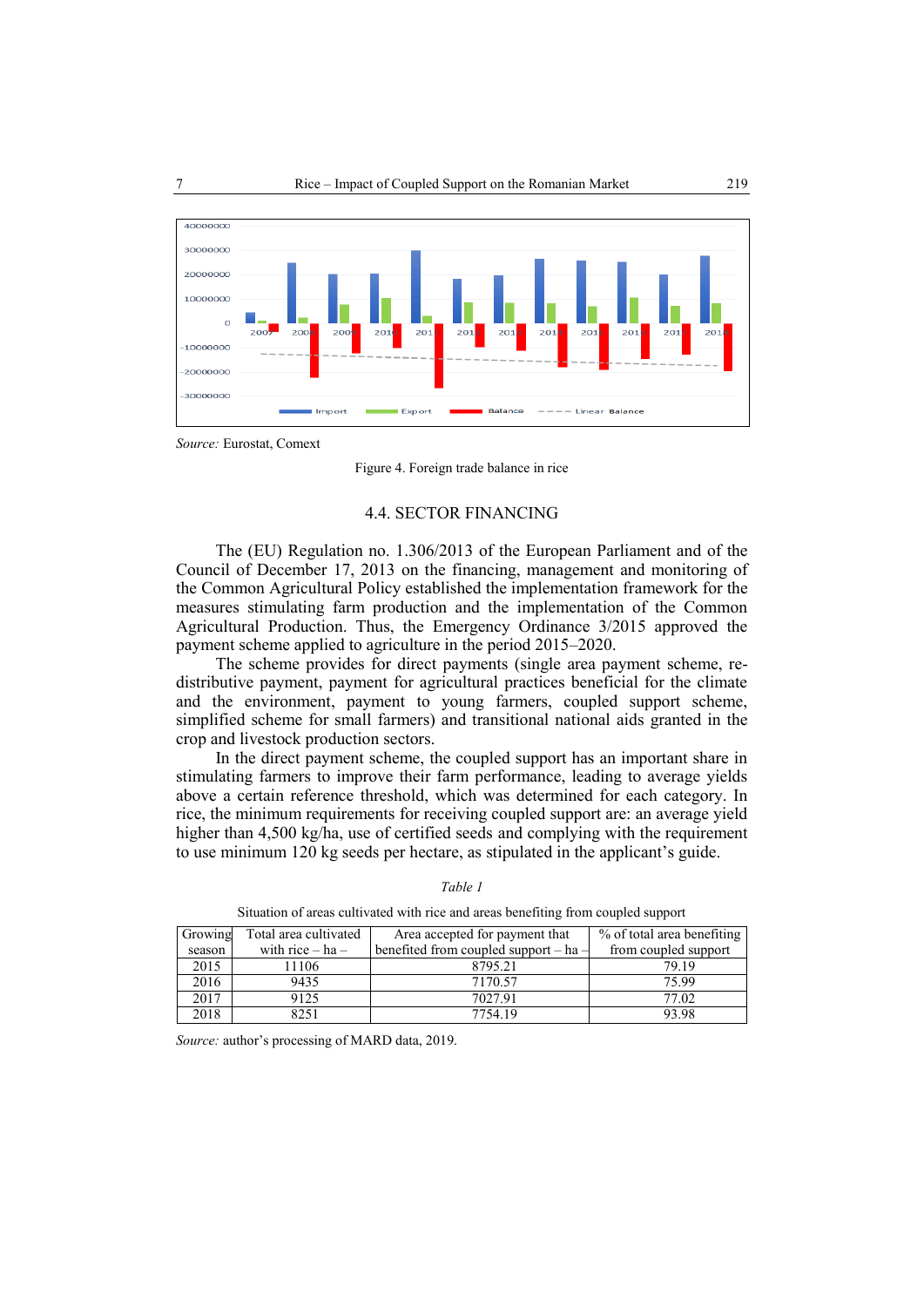As we can see in Table 2, in the year 2018, from the total area cultivated with rice, i.e. 8251 ha, 7754.17 ha received coupled support, on 10 farms in 4 counties, namely: Brăila (4904.46 ha), Dolj (154.14 ha), Ialomița (1543.7 ha) and Olt (1151.89 ha).

|                           |                                           | Brăila  | Doli             | Ialomita | Olt      | Total   |
|---------------------------|-------------------------------------------|---------|------------------|----------|----------|---------|
| Growing<br>season<br>2015 | Number of farmers entitled to<br>payment  | 3       |                  | 3        |          |         |
|                           | Payment amount $-$ euro $-$               | 3454693 | 0                | 1458816  | 761635.9 | 5675144 |
|                           | Area determined for payment<br>– ha –     | 5319.55 | 0                | 2246.29  | 1229.37  | 8795.21 |
| Growing<br>season<br>2016 | Number of farmers entitled to<br>payment  |         |                  |          |          |         |
|                           | Payment amount $-$ euro $-$               | 3864778 | $\Omega$         | 776712.4 | 1027996  | 5669486 |
|                           | Area determined for payment<br>– ha –     | 4905.4  | $\Omega$         | 975.98   | 1289.19  | 7170.57 |
| Growing<br>season<br>2017 | Number of farmers entitled to<br>payment  |         |                  |          |          | 10      |
|                           | Payment amount $-$ euro $-$               | 2962059 | $\Omega$         | 763815.6 | 865916.5 | 4591791 |
|                           | Area determined for payment<br>– ha –     | 4533.89 | $\Omega$         | 1164.52  | 1329.5   | 7027.91 |
| Growing<br>season<br>2018 | Number of farmers entitled to<br>payment  | 3       |                  | 4        |          | 10      |
|                           | Payment amount – euro –                   |         | 3181863 100315.1 | 1004526  | 749535.4 | 5036240 |
|                           | Area determined for payment<br>$-$ ha $-$ | 4904.46 | 154.14           | 1543.7   | 1151.89  | 7754.19 |

*Table 2* Coupled support in the crop production sector – rice

*Source:* author's processing of MARD data, 2019

Correlating the payments diagram for the coupled payment scheme with the average yields obtained in the period 2014–2018, we could conclude that by the continuous increase of the average yield from 3550 kg/ha in the year 2014 up to 5280 kg/ha in the year 2018, i.e. a 48.7% increase, this measure to stimulate farm performance has reached its goal. Thus, the historic maximum of 4930 kg/ha of the year 2008 was exceeded.

# 4.5 THE EUROPEAN CONTEXT

Romania ranks  $7<sup>th</sup>$  in the 10 rice producing countries in Europe, which also include Turkey and North Macedonia (we also included Turkey and North Macedonia in the graph, as they are the only European rice producers outside the EU-28, so all the rice producers from Europe were taken into account). Our country grows rice on 1.9% of the total area under rice in Europe (Fig. 5) and produces 1.45% of total rice production in EU-28 (Fig. 6).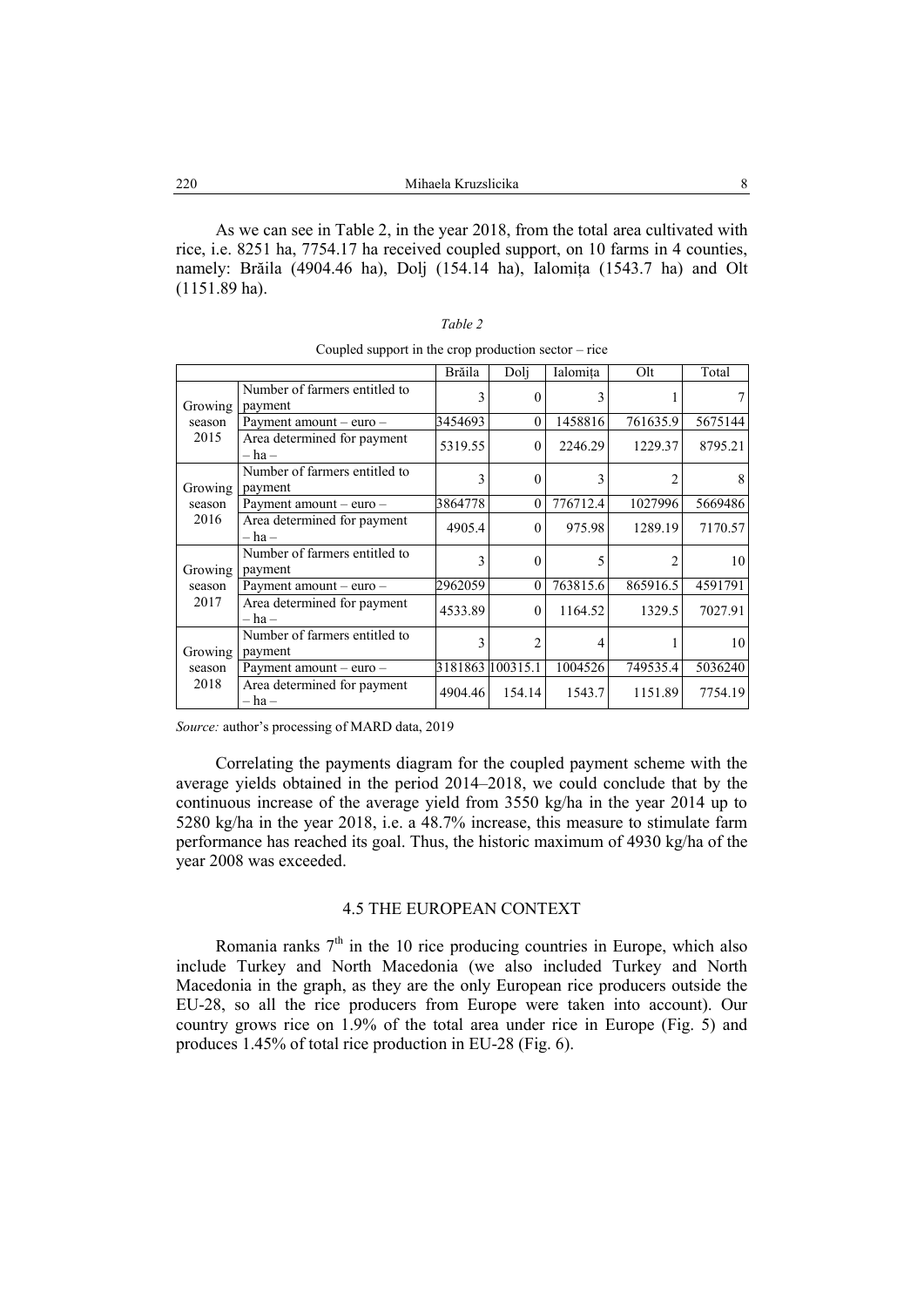



Figure 5. Area cultivated with rice, by countries, in the year 2018

The main rice producers in the EU-28 are Italy and Spain, which together obtain 72.7% of total production, followed by Greece and Portugal.



*Source:* Eurostat

Figure 6. Total rice production by countries in the year 2018

As regards the average yields, Romania's average rice yield was 5.19 t/h in the year 2018, getting close to the European average of 5.78 t/ha (Fig.7), higher average yields being obtained with Japonica variety (5.25 t/ha).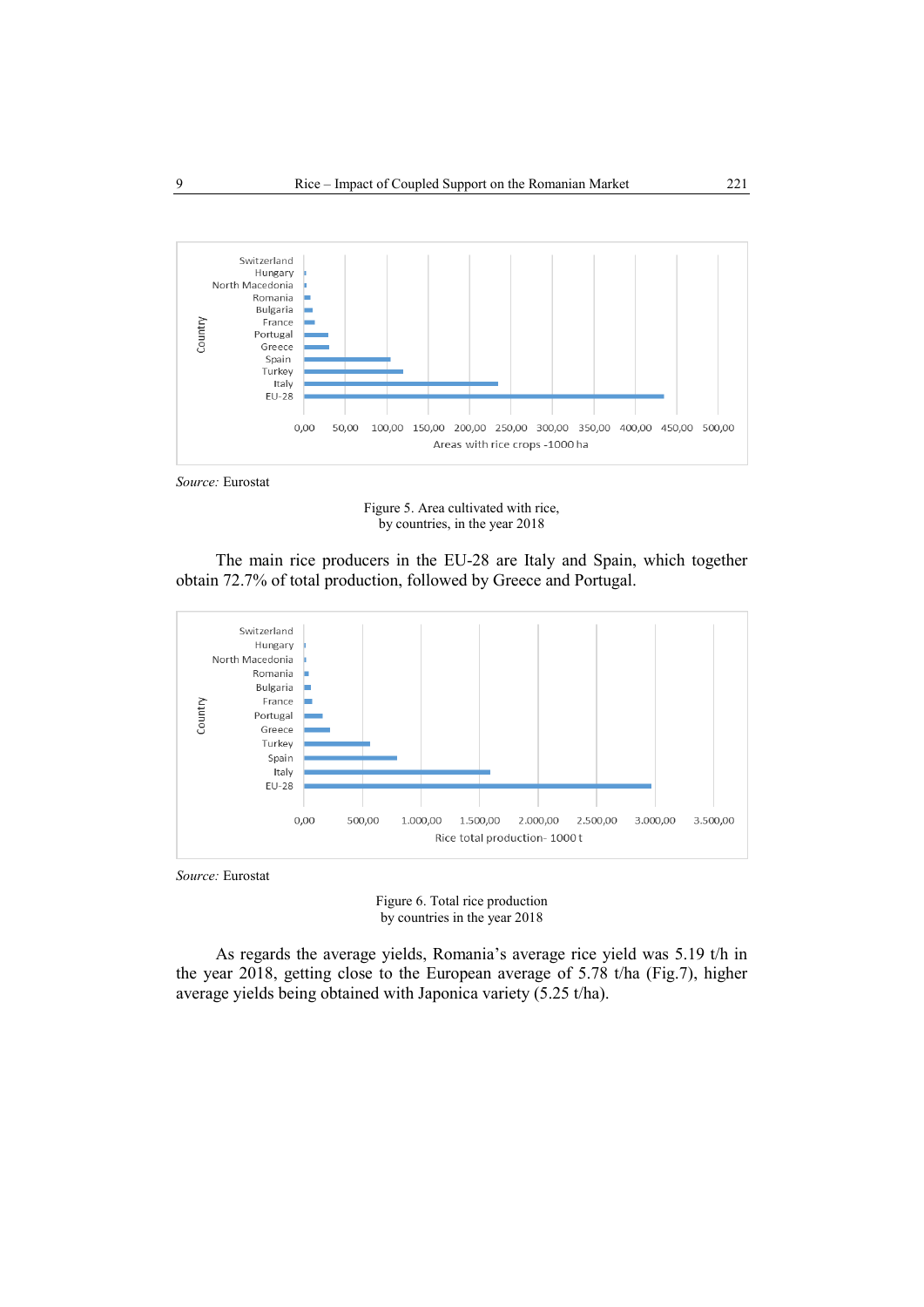

*Source:* Eurostat

Figure 7. Average yields in rice in the year 2018

# **5. CONCLUSIONS**

Rice is one of the three main crops worldwide, next to wheat and maize. Although not being a staple food, or a major crop in Europe, rice has an important socio-cultural significance and an ecological importance in several countries in Europe.

Romania is one of the small rice producing countries in the European Union, and the rice crop is supported by agricultural policies, production being regulated through the EU Common Agricultural Policy, through financial incentives for production respectively.

The rice supply in Romania largely comes from imports, and the domestic production covers only a small part of the demand. To support the domestic rice production in the year 2015, the coupled support for the rice crop was set up.

The main developments of the rice market in the period 2007–2017 presented in the paper have focused on the effects produced by the coupled support upon areas, yields, import, export, so that through the continuous increase of the average yield from 3550 kg/ha in the year 2014 up to 5280 kg/ha in the year 2018, i.e. by 48.7%, this measure to stimulate farm production has reached its goal. Thus, the historic maximum of 4930 kg/ha of 2008 was exceeded. Starting with the year 2015, more than 75% of the area cultivated with rice was accepted for payment to benefit from coupled support, and at present 94% of the area cultivated rice benefits from coupled support, concentrated on 10 farms from 4 counties of the country: 3 farms in Brăila, 2 in Dolj, 4 in Ialomița and 1 in Olt.